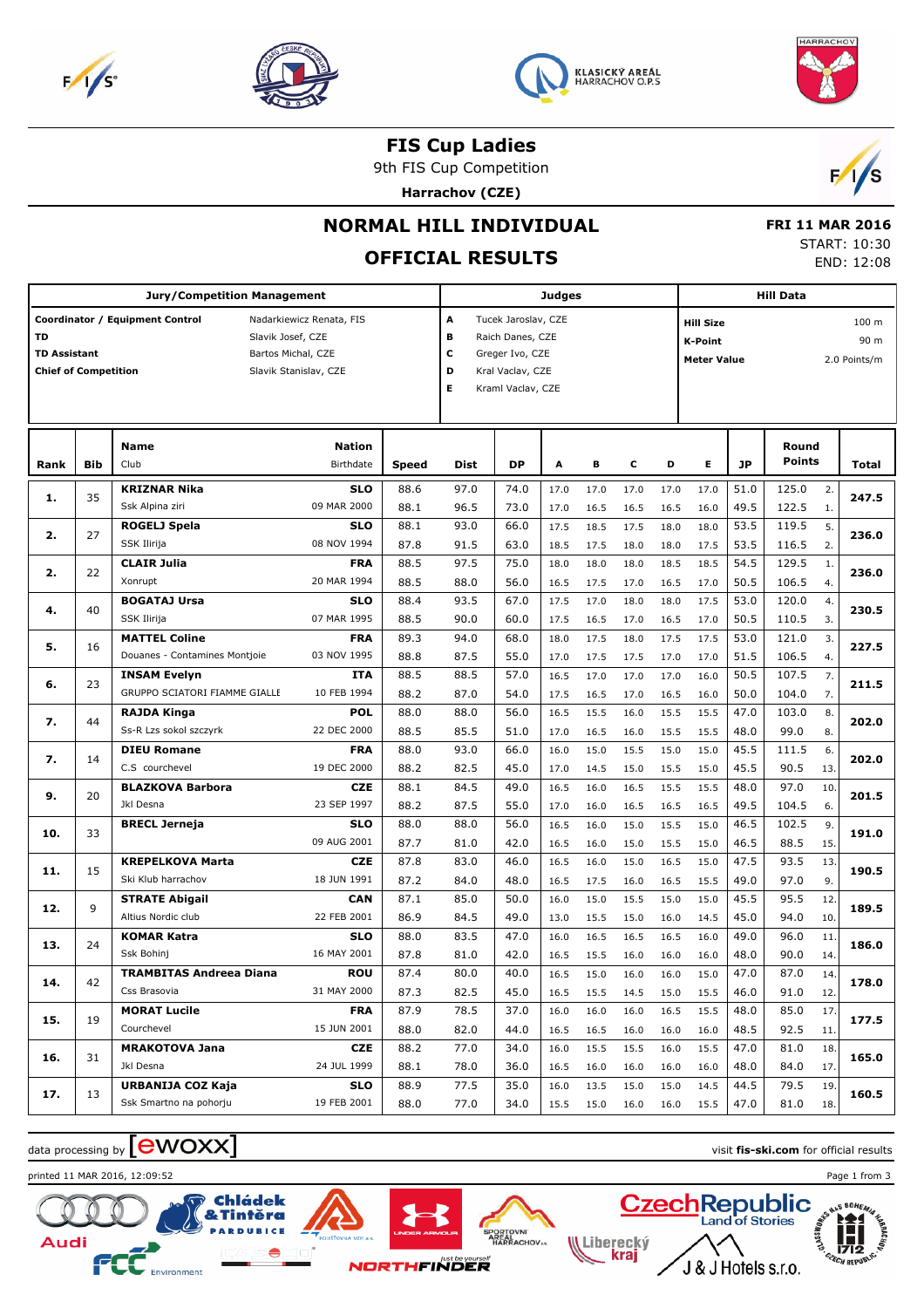







**FIS Cup Ladies**

9th FIS Cup Competition

**Harrachov (CZE)**



### **NORMAL HILL INDIVIDUAL**

 **FRI 11 MAR 2016** START: 10:30

|      |                |                                 |                            | <b>OFFICIAL RESULTS</b> |      |           |      |      |      |      |      |           |                        |     | 31 ARI . 10.30<br>END: 12:08 |
|------|----------------|---------------------------------|----------------------------|-------------------------|------|-----------|------|------|------|------|------|-----------|------------------------|-----|------------------------------|
| Rank | <b>Bib</b>     | <b>Name</b><br>Club             | <b>Nation</b><br>Birthdate | <b>Speed</b>            | Dist | <b>DP</b> | Α    | в    | c    | D    | E.   | <b>JP</b> | Round<br><b>Points</b> |     | <b>Total</b>                 |
|      |                | RAJNOCHOVA Michaela             | <b>CZE</b>                 | 89.0                    | 72.0 | 24.0      | 16.0 | 16.0 | 16.0 | 15.5 | 16.0 | 48.0      | 72.0                   | 25. |                              |
| 18.  | 29             | TJ Roznov pod Radhostem         | 30 MAY 1997                | 88.5                    | 79.0 | 38.0      | 16.5 | 16.0 | 16.0 | 16.0 | 16.0 | 48.0      | 86.0                   | 16. | 158.0                        |
| 18.  | $\overline{7}$ | <b>INDRACKOVA Karolina</b>      | <b>CZE</b>                 | 88.3                    | 80.5 | 41.0      | 15.5 | 15.0 | 15.0 | 14.5 | 15.5 | 45.5      | 86.5                   | 15. | 158.0                        |
|      |                | Jkl Desna                       | 26 AUG 1997                | 88.4                    | 72.5 | 25.0      | 15.5 | 15.0 | 15.5 | 15.5 | 15.5 | 46.5      | 71.5                   | 23. |                              |
| 20.  | 17             | <b>WESTMAN Frida</b>            | <b>SWE</b>                 | 85.2                    | 74.5 | 29.0      | 16.0 | 15.0 | 15.5 | 15.5 | 15.5 | 46.5      | 75.5                   | 21. | 156.5                        |
|      |                | Friska Viljor if                | 10 JAN 2001                | 86.4                    | 77.0 | 34.0      | 16.0 | 16.0 | 15.5 | 15.5 | 15.5 | 47.0      | 81.0                   | 18. |                              |
| 21.  | 3              | <b>KLEVEN Thea Sofie</b>        | NOR                        | 87.3                    | 75.0 | 30.0      | 16.0 | 16.0 | 15.5 | 16.0 | 15.5 | 47.5      | 77.5                   | 20. | 154.0                        |
|      |                | Gjerpenkollen Hoppklubb         | 22 DEC 2000                | 86.4                    | 74.5 | 29.0      | 16.0 | 16.0 | 15.5 | 16.0 | 15.5 | 47.5      | 76.5                   | 21. |                              |
| 22.  | $\overline{4}$ | <b>D AGOSTINA Roberta</b>       | <b>ITA</b>                 | 88.5                    | 73.5 | 27.0      | 16.0 | 15.5 | 16.0 | 15.5 | 15.5 | 47.0      | 74.0                   | 23. | 148.0                        |
|      |                | SCI C.A.I. MONTE LUSSARI A.S.D. | 17 AUG 1991                | 88.1                    | 73.5 | 27.0      | 16.0 | 15.5 | 15.5 | 16.0 | 15.5 | 47.0      | 74.0                   | 22. |                              |
| 23.  | 10             | <b>BODNARCHUK Natasha</b>       | <b>CAN</b>                 | 87.5                    | 79.5 | 39.0      | 16.5 | 16.0 | 16.0 | 15.5 | 15.5 | 47.5      | 86.5                   | 15. | 144.0                        |
|      |                | Altius Nordic ski club          | 13 JUN 1998                | 87.4                    | 65.5 | 11.0      | 15.5 | 15.5 | 15.5 | 15.5 | 15.0 | 46.5      | 57.5                   | 28. |                              |
| 24.  | 41             | <b>SZWAB Joanna</b>             | POL                        | 87.9                    | 68.5 | 17.0      | 15.5 | 15.0 | 15.5 | 16.0 | 15.0 | 46.0      | 63.0                   | 28. | 142.5                        |
|      |                | <b>KS Chocholow</b>             | 17 FEB 1997                | 87.8                    | 76.0 | 32.0      | 16.0 | 16.0 | 15.0 | 16.0 | 15.5 | 47.5      | 79.5                   | 20. |                              |
| 25.  | 32             | <b>PAGNIER Josephine</b>        | <b>FRA</b>                 | 87.8                    | 73.5 | 27.0      | 16.0 | 15.5 | 15.5 | 16.0 | 15.5 | 47.0      | 74.0                   | 23. | 140.5                        |
|      |                | Chaux Neuve                     | 04 JUN 2002                | 86.9                    | 70.5 | 21.0      | 15.0 | 15.5 | 14.0 | 15.0 | 15.5 | 45.5      | 66.5                   | 24. |                              |
| 26.  | $\overline{2}$ | <b>AVOCAT GROS Oceane</b>       | <b>FRA</b>                 | 88.6                    | 70.5 | 21.0      | 15.5 | 15.5 | 15.5 | 15.5 | 15.5 | 46.5      | 67.5                   | 26. | 130.5                        |
|      |                | Annemasse                       | 23 APR 1997                | 87.6                    | 68.0 | 16.0      | 16.0 | 15.5 | 15.5 | 16.0 | 15.5 | 47.0      | 63.0                   | 26. |                              |
| 27.  | 38             | <b>TWARDOSZ Anna</b>            | POL                        | 88.4                    | 69.0 | 18.0      | 14.5 | 13.5 | 14.0 | 15.0 | 13.5 | 42.0      | 60.0                   | 29. | 126.0                        |
|      |                | PKS Olimpijczyk Gilowice        | 12 APR 2001                | 88.3                    | 71.5 | 23.0      | 14.5 | 14.0 | 13.5 | 15.0 | 14.5 | 43.0      | 66.0                   | 25. |                              |
| 28.  | 8              | PTACKOVA Stepanka               | <b>CZE</b>                 | 88.1                    | 67.0 | 14.0      | 15.5 | 15.5 | 15.0 | 15.0 | 15.0 | 45.5      | 59.5                   | 30. | 117.5                        |
|      |                | Jkl Desna                       | 18 MAR 2002                | 88.3                    | 65.5 | 11.0      | 16.0 | 15.0 | 15.5 | 16.0 | 15.5 | 47.0      | 58.0                   | 27. |                              |
| 29.  | 43             | <b>PALASZ Magdalena</b>         | <b>POL</b>                 | 87.8                    | 69.0 | 18.0      | 15.5 | 16.0 | 15.0 | 15.5 | 15.0 | 46.0      | 64.0                   | 27. | 111.5                        |
|      |                | <b>UKS Soltysianie</b>          | 29 AUG 1995                | 87.5                    | 62.0 | 4.0       | 15.5 | 14.5 | 14.0 | 14.5 | 14.5 | 43.5      | 47.5                   | 29. |                              |
| 30.  | 34             | <b>PAILLARD Oceane</b>          | <b>FRA</b>                 | 88.4                    | 74.5 | 29.0      | 15.5 | 15.0 | 15.0 | 16.0 | 15.0 | 45.5      | 74.5                   | 22. | 109.5                        |
|      |                | Olympic Mont d or               | 08 DEC 2000                | 86.0                    | 58.0 | $-4.0$    | 14.0 | 13.0 | 13.0 | 13.0 | 13.0 | 39.0      | 35.0                   | 30. |                              |

|     |    | Not qualified for final round     |             |      |      |         |      |      |      |      |      |      |      |
|-----|----|-----------------------------------|-------------|------|------|---------|------|------|------|------|------|------|------|
| 31. | 6  | <b>PTACKOVA Veronika</b>          | <b>CZE</b>  | 88.4 | 66.5 | 13.0    | 14.5 | 13.5 | 14.0 | 14.5 | 14.5 | 43.0 | 56.0 |
|     |    | Jkl Desna                         | 01 OCT 1998 |      |      |         |      |      |      |      |      |      |      |
| 32. | 26 | <b>SKATVEDT Karoline</b>          | <b>NOR</b>  | 88.0 | 66.0 | 12.0    | 14.0 | 14.0 | 14.0 | 14.5 | 14.0 | 42.0 | 54.0 |
|     |    | Troegstad Skiklubb                | 02 APR 2000 |      |      |         |      |      |      |      |      |      |      |
| 33. | 30 | <b>WEINLICHOVA Simona</b>         | <b>CZE</b>  | 87.7 | 59.5 | $-1.0$  | 15.5 | 15.0 | 15.0 | 15.5 | 15.0 | 45.5 | 44.5 |
|     |    | Jested Liberec                    | 30 MAR 2000 |      |      |         |      |      |      |      |      |      |      |
| 34. | 25 | <b>SAGLIEN Ingebjoerg Braaten</b> | <b>NOR</b>  | 87.3 | 61.0 | 2.0     | 13.5 | 13.5 | 13.0 | 13.0 | 13.0 | 39.5 | 41.5 |
|     |    | Etnedal Skilag                    | 20 SEP 1999 |      |      |         |      |      |      |      |      |      |      |
| 35. | 28 | <b>BRESSAND Marine</b>            | <b>FRA</b>  | 87.1 | 58.5 |         | 15.5 | 14.5 | 14.0 | 14.5 | 14.5 |      | 40.5 |
|     |    | C.S chamonix                      | 05 OCT 2001 |      |      | $-3.0$  |      |      |      |      |      | 43.5 |      |
| 36. | 12 | <b>CHINDRIS Maria Daria</b>       | <b>ROU</b>  | 87.5 | 58.0 | $-4.0$  | 14.0 | 12.5 | 13.0 | 12.5 | 12.5 | 38.0 | 34.0 |
|     |    | Acs Sacele                        | 12 AUG 2003 |      |      |         |      |      |      |      |      |      |      |
| 37. | 37 | <b>MOHLEN Jonna</b>               | <b>SWE</b>  | 87.1 | 54.0 | $-12.0$ | 14.0 | 13.0 | 13.5 | 13.0 | 13.0 |      | 27.5 |
|     |    | If Friska viljor                  | 29 NOV 2000 |      |      |         |      |      |      |      |      | 39.5 |      |

#### $\frac{1}{2}$  data processing by  $\boxed{\text{ewOX}}$

printed 11 MAR 2016, 12:09:52 Page 2 from 3







Liberecký<br>**Kraj**